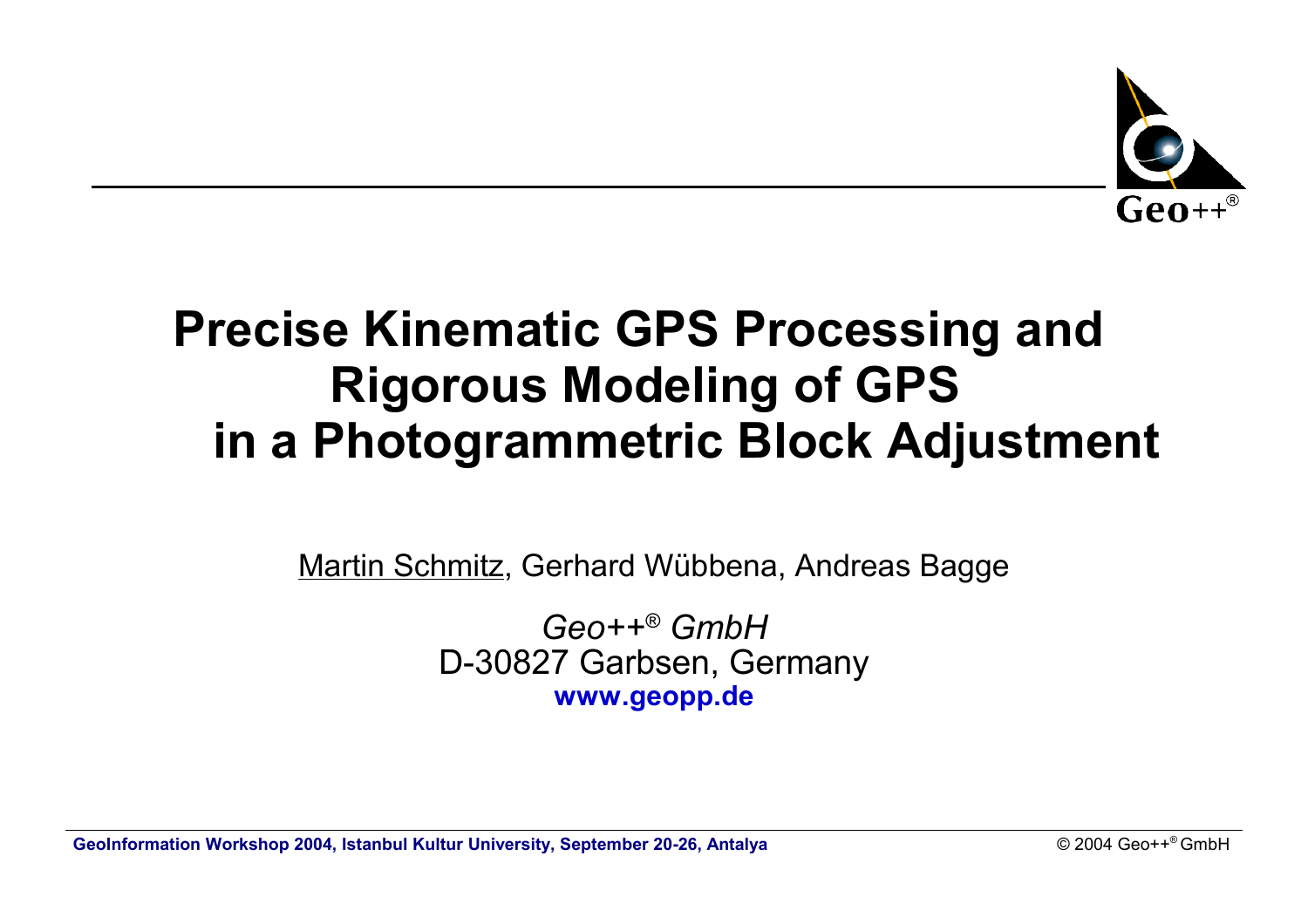# **Content**



- Motivation and Development
- Kinematic GPS Processing
	- GPS Error Sources
	- Systematic GPS Coordinate Errors
	- Multiple Reference Stations
- Considerations for Kinematic GPS
- Shift- and Drift Approximation in Combined GPS/Block Adjustment
- Rigorous GPS Model in Combined GPS/Block Adjustment
- Benefit of Rigorous Modeling of GPS
- GEONAP/BINGO
- Example of Rigorous Approach
- Summary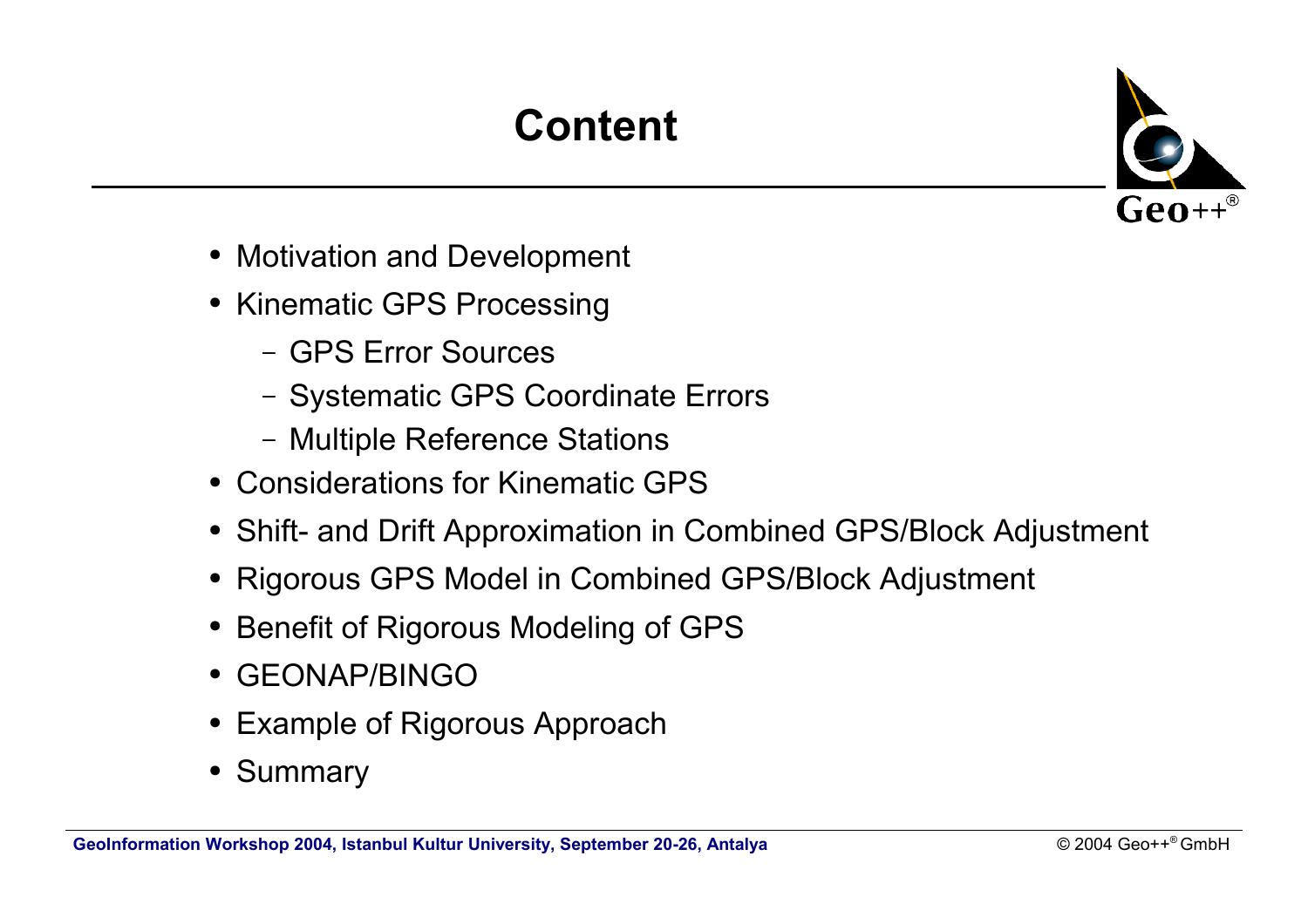# **Motivation and Development**



- precise kinematic GPS processing
- challenging GPS task
- combination of GPS and photogrammetric applications
- handling of possible GPS coordinate errors
- generally approximation without reflecting GPS model applied
- research project at University of Hannover in 1995-1996
	- rigorous GPS Model developed for combined GPS/block adjustment
- GEONAP-K GPS- / BINGO block adjustment
- operationally applied since 1996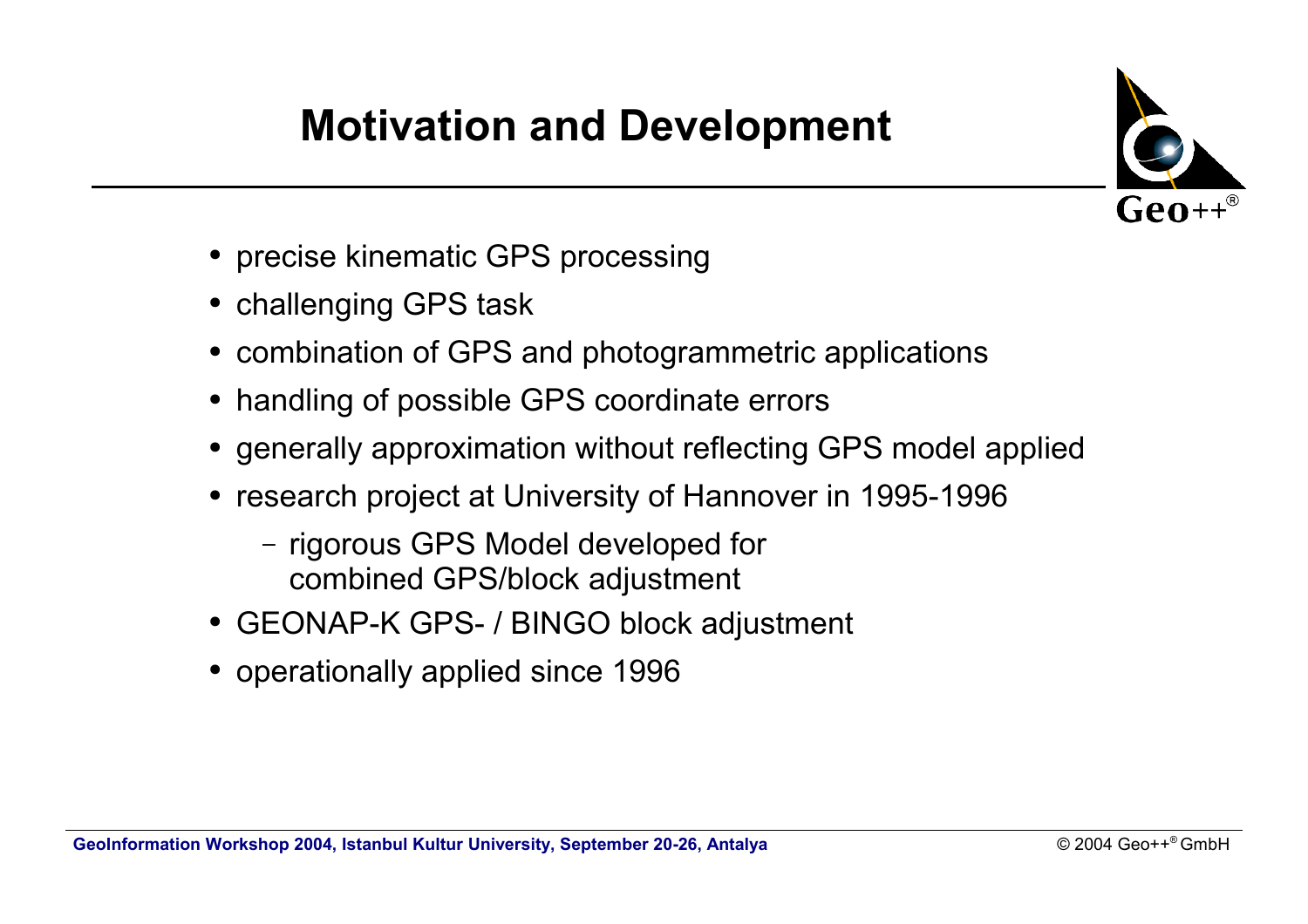# **GPS Error Sources**

 $\text{Geo}^{++}$ 

- **station dependent error** 
	- antenna (center) phase variation (PCV)
	- multipath
- **distance dependent** error
	- ionosphere
	- troposphere
	- satellite orbit
- kinematic GPS: **additional** systematic **coordinate effects**
	- constellation changes
	- approximate or false ambiguity resolution

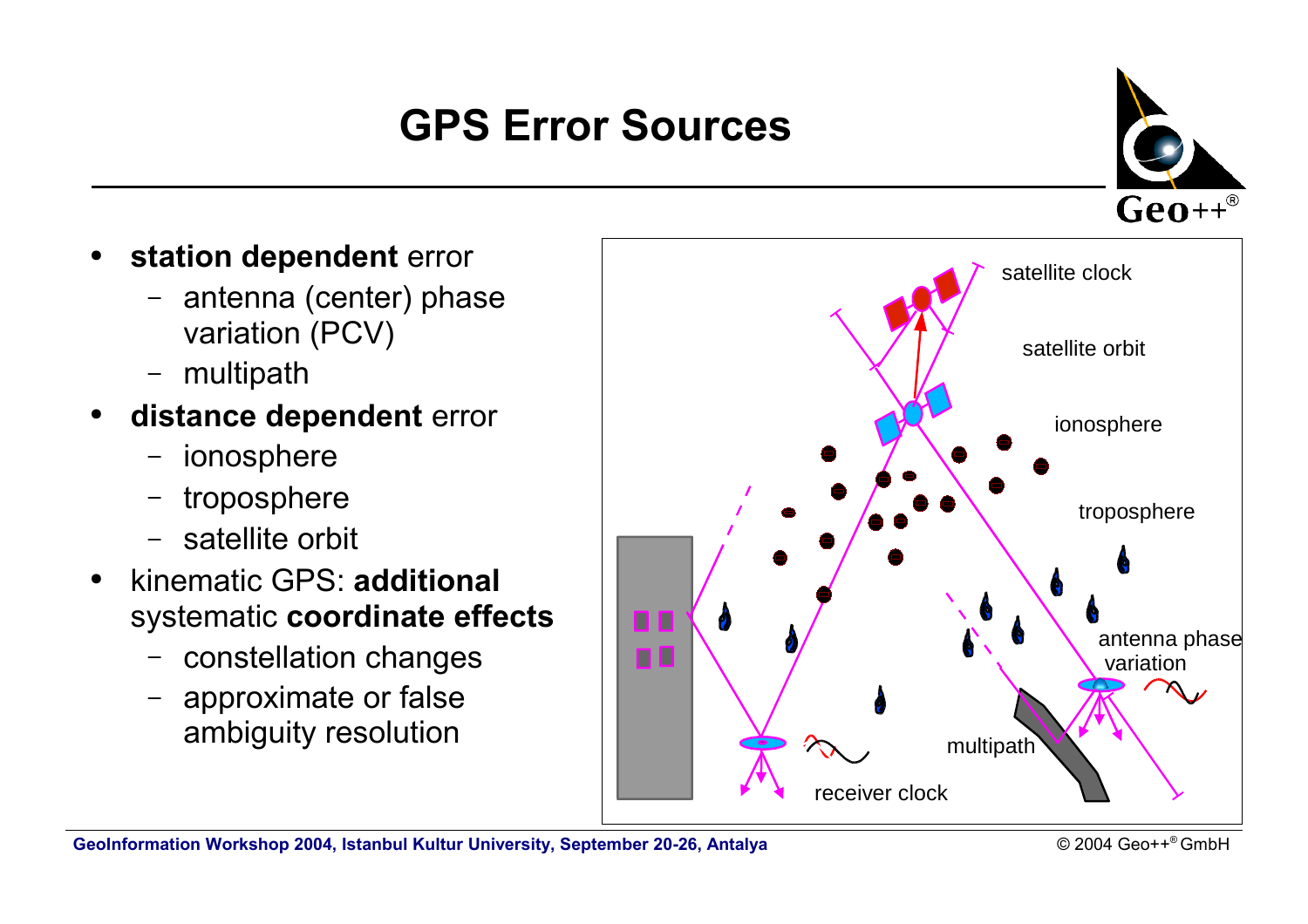## **Magnitude of GPS Error Sources**



| error source    | absolute influence       | relative influence  |
|-----------------|--------------------------|---------------------|
| satellite orbit | $250$ m                  | $0.12$ ppm          |
| clock           | $2100$ m                 | $0.0$ ppm           |
| ionosphere      | $0.5$ $\ldots$ >100 m    | 1  50 ppm           |
| troposphere     | 0.010.5m                 | $03$ ppm            |
| multipath code  | m                        | m                   |
| multipath phase | $mm$ cm                  | $mm$ cm             |
| antenna         | $mm$ cm                  | $mm$ cm             |
|                 | high spatial correlation | local (calibration) |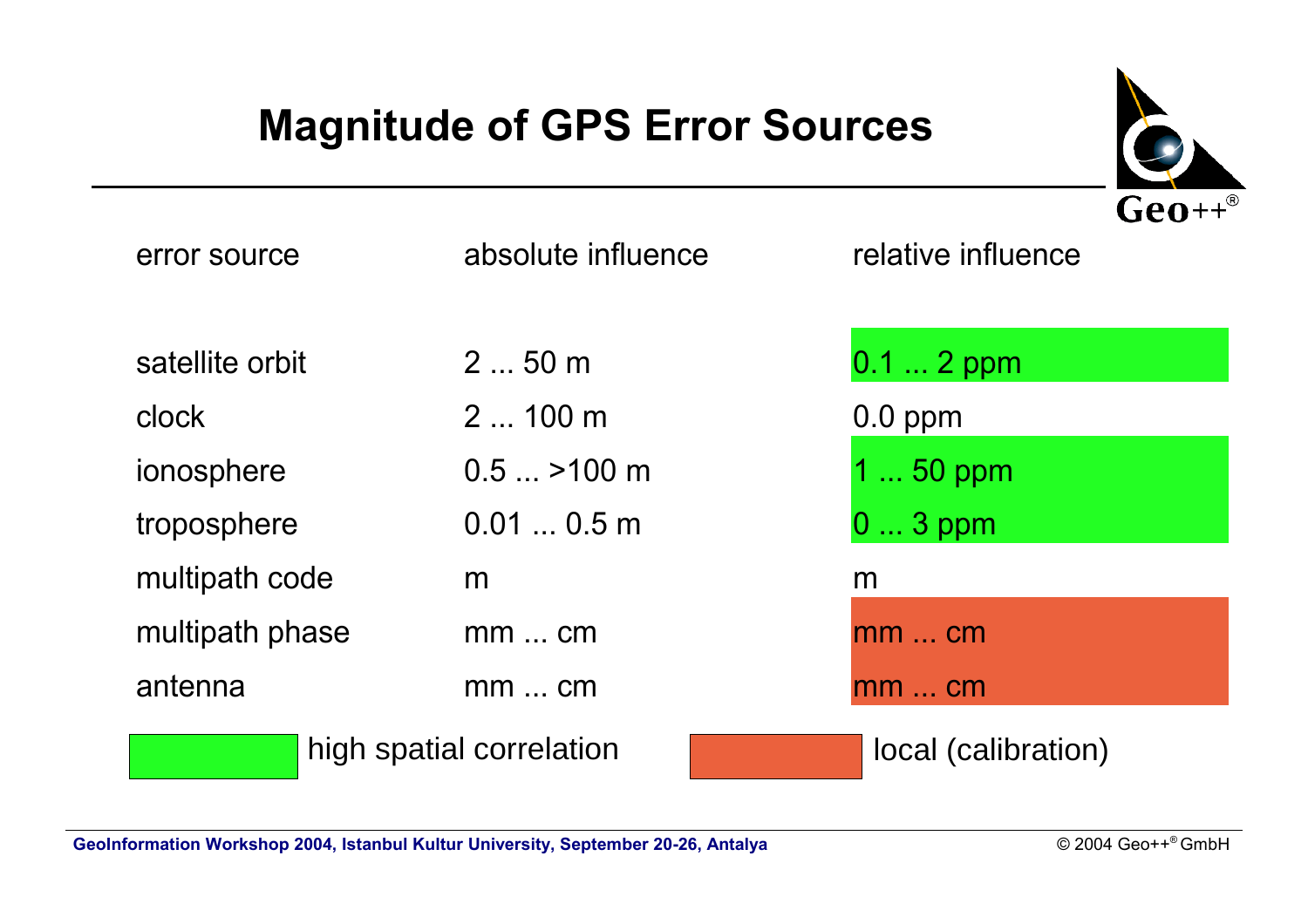# **Systematic GPS Coordinate Errors**

- systematic GPS coordinate errors may be present due to
	- false ambiguity fixing (time dependent effects)
	- changes in the satellite constellation (discontinuity)
	- GPS error sources
- magnitude of errors depends on
	- geometric GPS conditions (DOP values)
	- known systematic GPS effects
- modeling of these errors attempted in combined adjustment of GPS and aerial triangulation



Vec strip 22 +/- PRN13

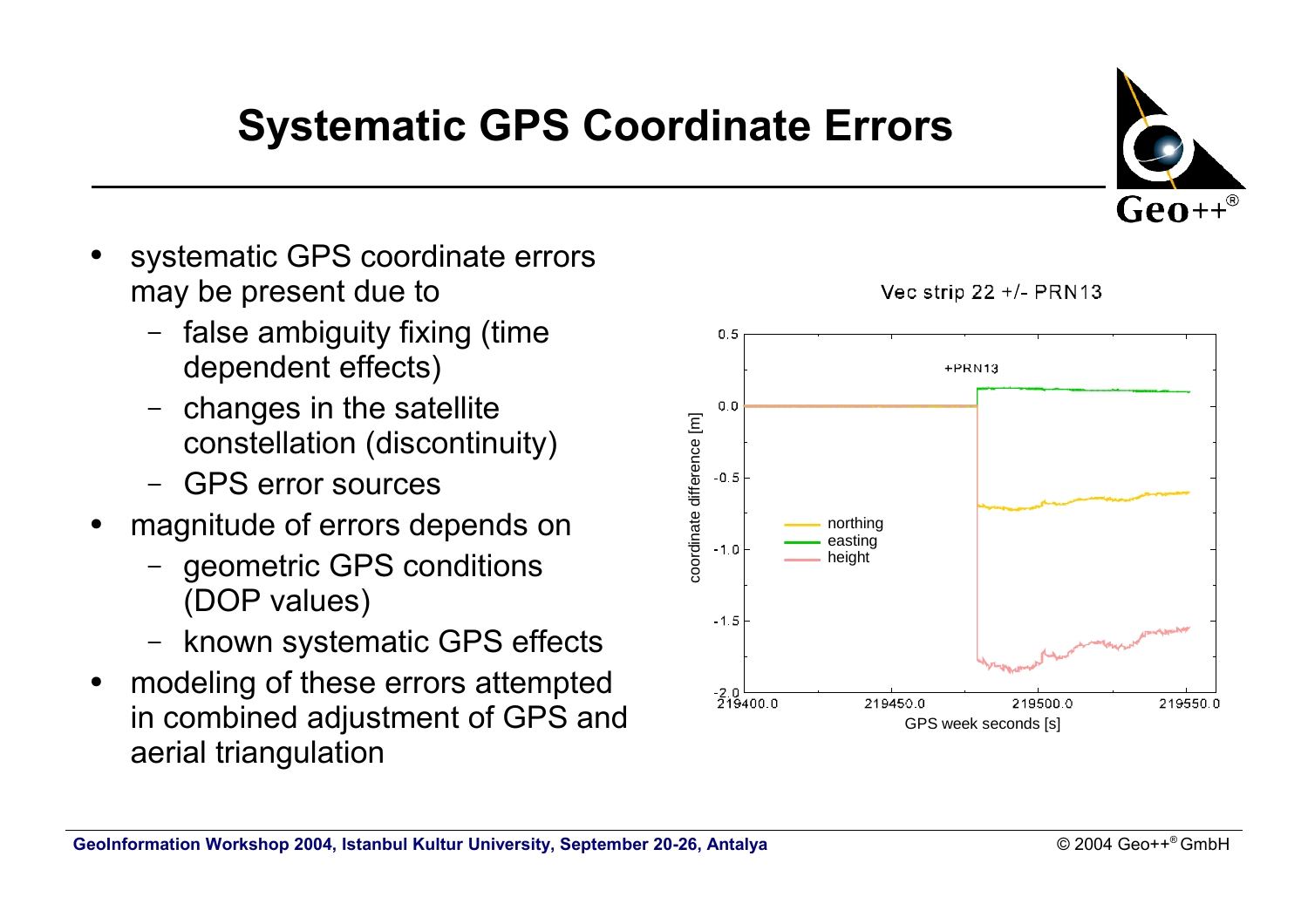## **Multiple Reference Stations**



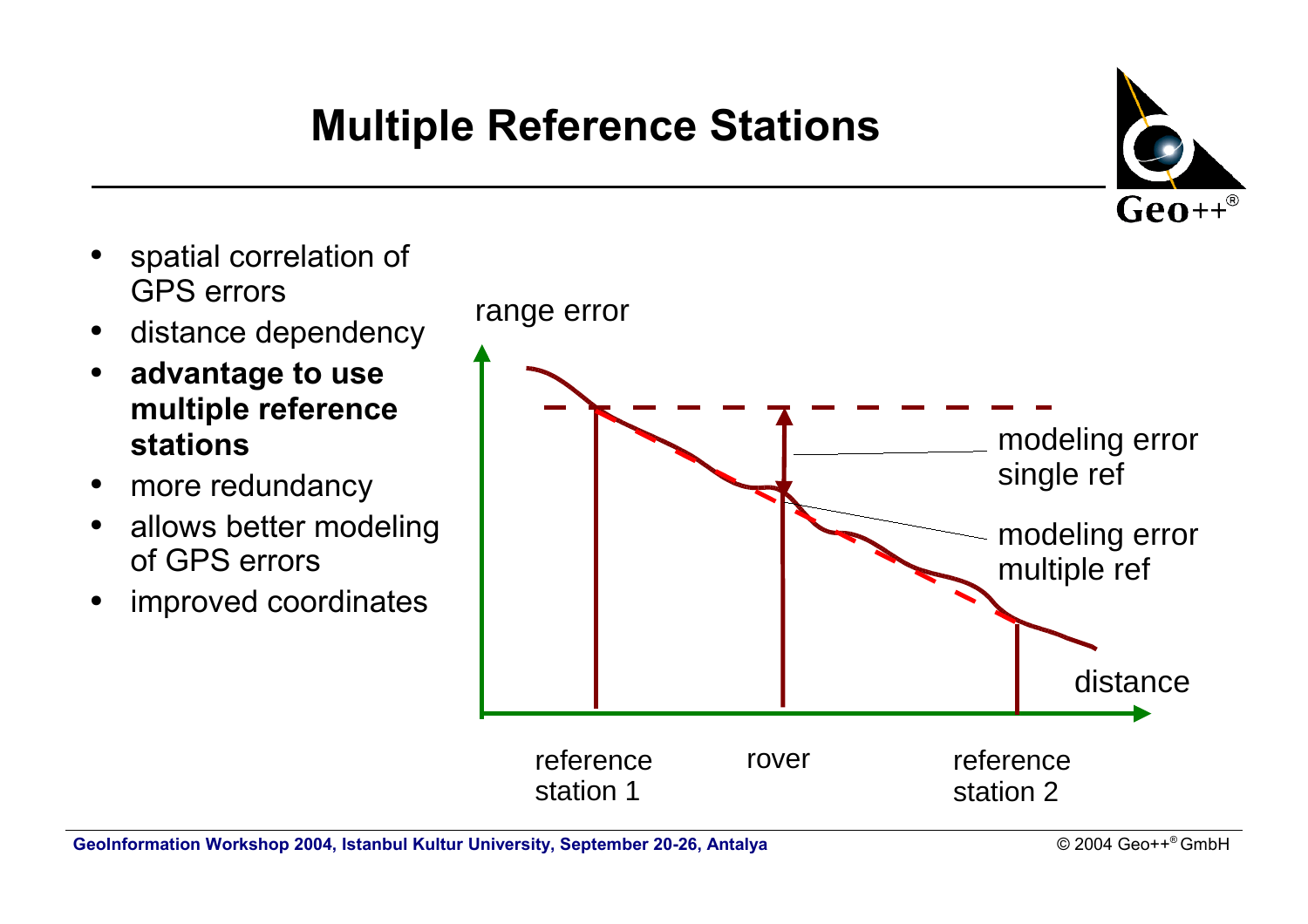# *Geo++ ®* **GEONAP**



- GEONAP *Geo*detic *Na*vstar *P*ositioning
	- **multi-signal**, **multi-station**, multi-session adjustment (rigorous adjustment of different signals and multiple kinematic and/or static stations)
	- **undifferenced observable** with **complete variance-covariance estimation**
	- consideration of all major error components
- development and maintenance by Geo++® since 1990
- advanced GPS software
	- for static and kinematic applications
	- for small, large and regional applications
	- different accuracy levels from mm ... m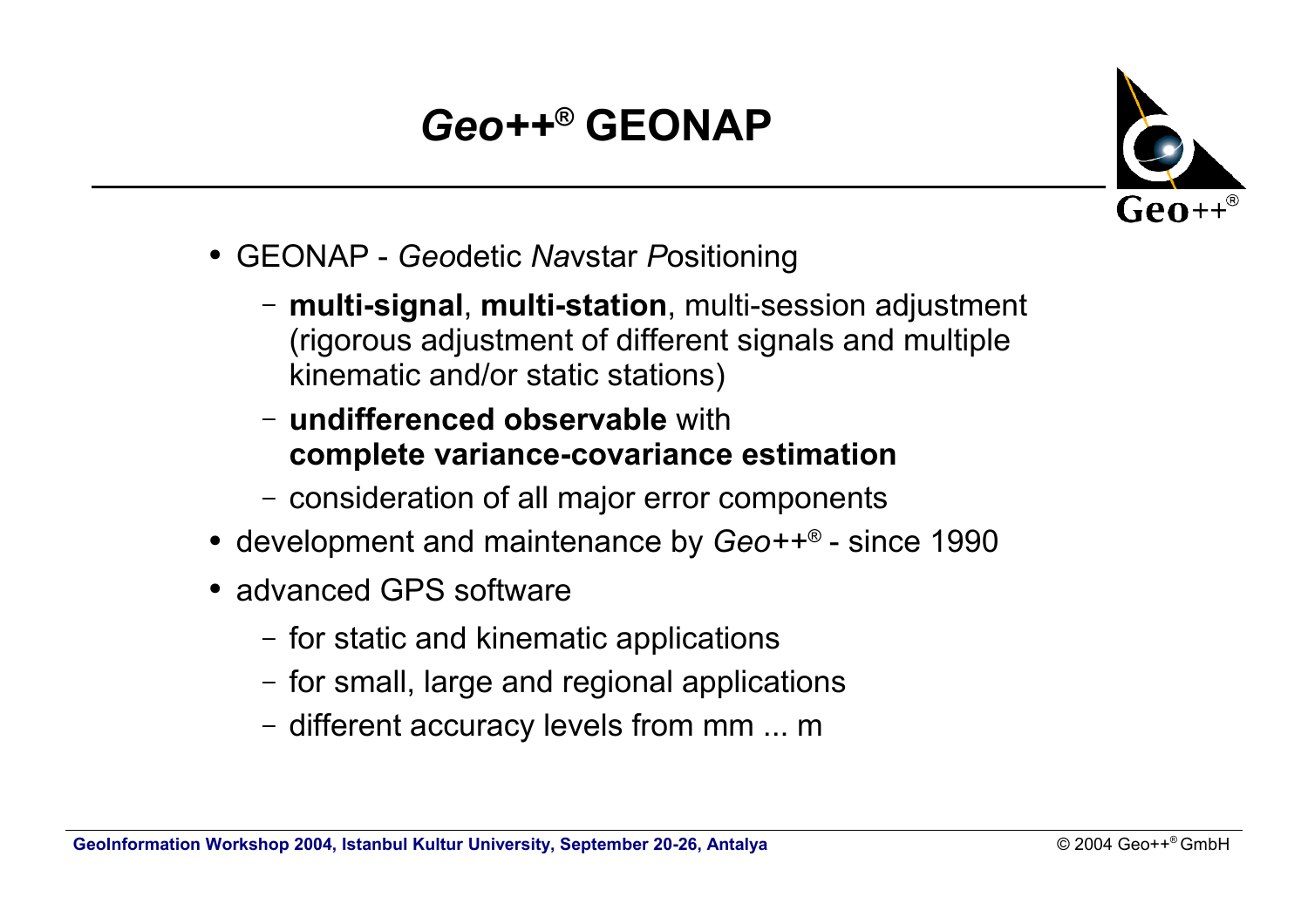

# **Considerations for Kinematic GPS**

| <b>Kinematic GPS local reference</b><br><b>Processing</b><br><b>station</b> |          | <i>comote</i><br>reference<br><b>station</b> | reference<br>station network |  |
|-----------------------------------------------------------------------------|----------|----------------------------------------------|------------------------------|--|
| ambiguity<br>resolution                                                     | possible | difficult                                    | possible                     |  |

distance dependent errors:

| · ionosphere        | eliminate | ignore, estimate,   ignore, estimate,   estimate,<br>leliminate | eliminate |
|---------------------|-----------|-----------------------------------------------------------------|-----------|
| $\cdot$ troposphere |           | model, estimate   model, estimate   model, estimate             |           |
| . orbit             | BE, PE    | BE, model, PE   BE, model, PE                                   |           |

remaining systematic effects:

| costs                                  | high                           | low                            | low                            |  |
|----------------------------------------|--------------------------------|--------------------------------|--------------------------------|--|
|                                        |                                |                                |                                |  |
| $\cdot$ antenna PCV                    | correct                        | correct                        | correct                        |  |
|                                        |                                |                                |                                |  |
| $\cdot$ shift, drift of<br>coordinates | approximate,<br>rigorous model | approximate,<br>rigorous model | approximate,<br>rigorous model |  |

#### • all major effects can be corrected or modeled

• consider costs for choice on reference station(s)

> recommended, but depends very much on application and data

BE broadcast ephemeris PE precise ephemeris PCV phase (center) variations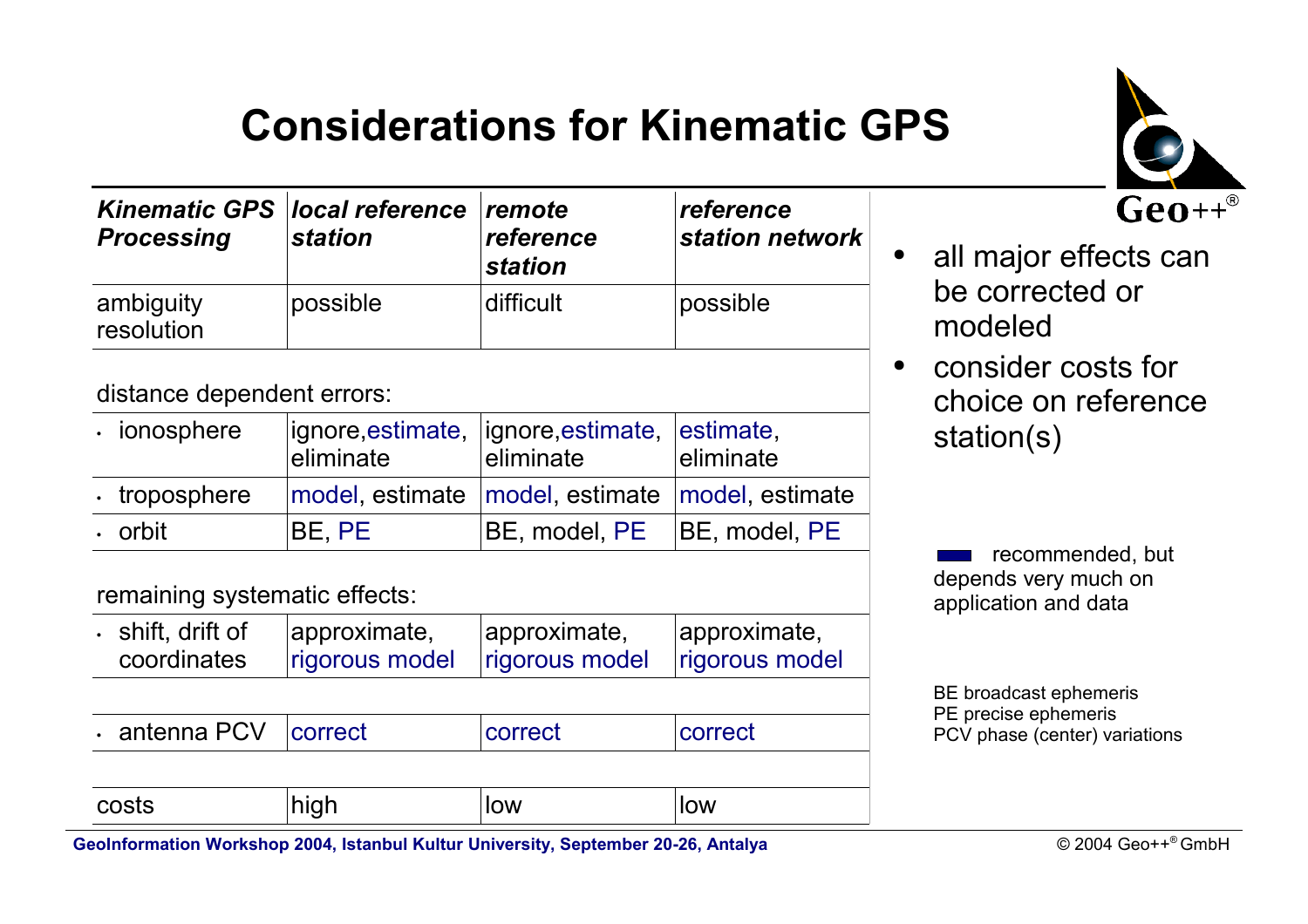# **Relating GPS and Aerial Triangulation**

- pre-requisite: unchanged or known conditions of antenna/camera for the complete photo-flight
	- **identical reference point** by orientated vector antenna/camera
	- **identical reference time** by interpolation of GPS coordinates or synchronization of GPS and camera
	- **identical geodetic datum** by datum transformation and/or adjustment



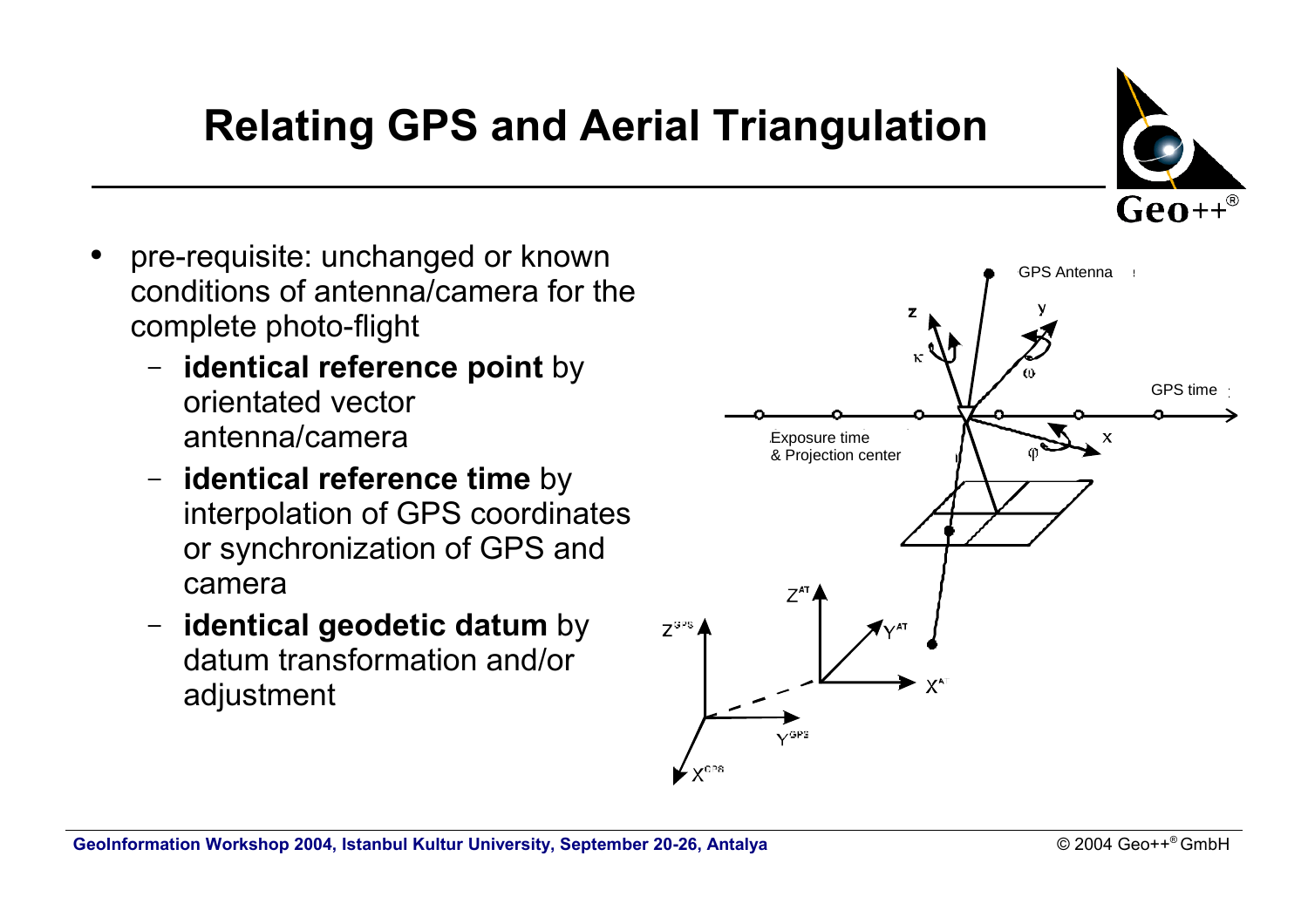### **Shift- and Drift- Approximation in GPS/Block Adjustment**

- projection center  $\bullet$  GPS and  $\nabla$  AT
- functioning of the shift- and driftparameter
	- translation and time/strip dependent corrections
		- generally for every strip
		- individual for coordinate components
		- no relationship between strips by GPS
		- considers no changes of satellite constellation
		- approximation of actual GPS model

**GeoInformation Workshop 2004, Istanbul Kultur University, September 20-26, Antalya** 







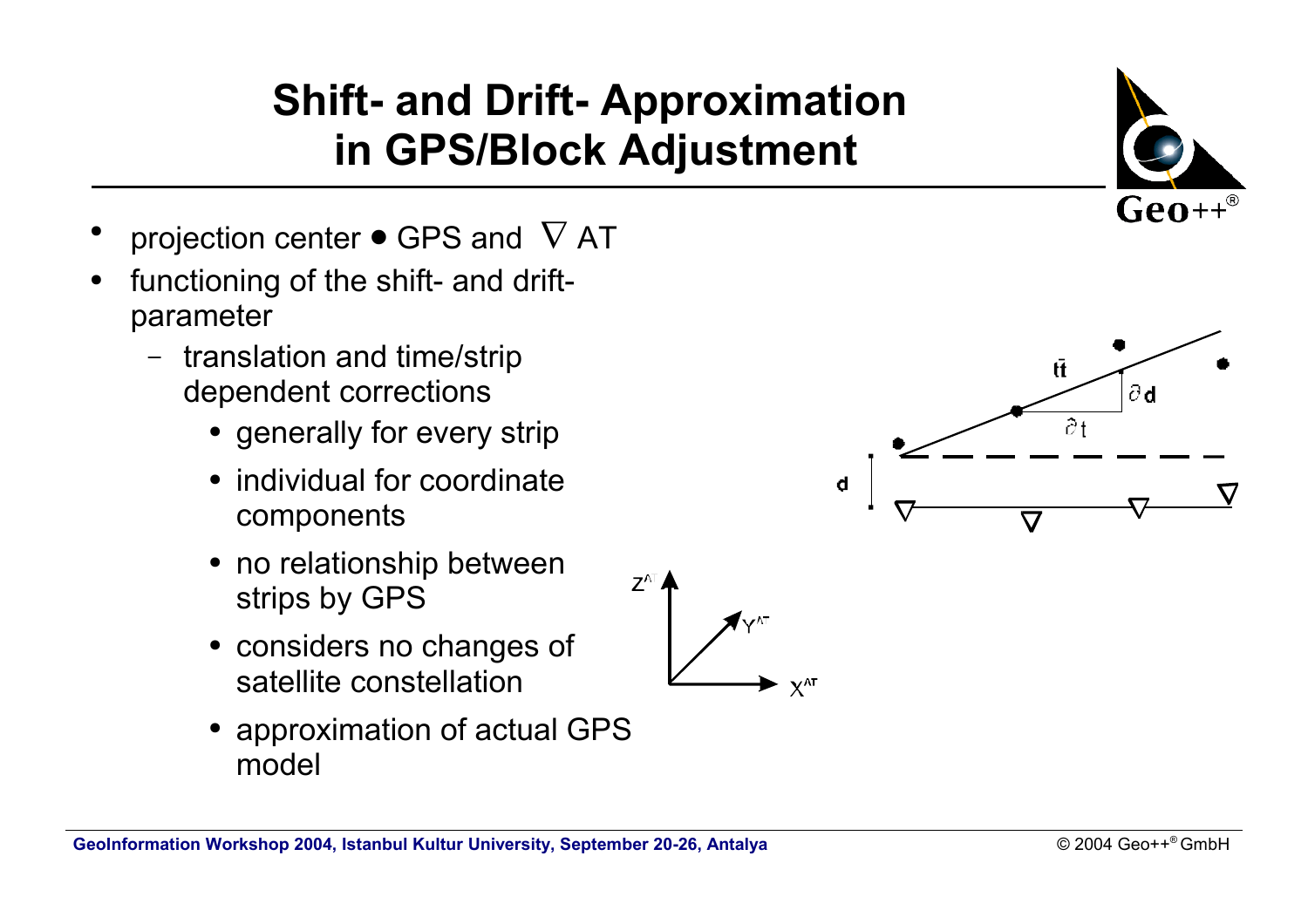### **Rigorous GPS Model in GPS/Block Adjustment**

- projection center  $\bullet$  GPS and  $\nabla$  AT
- functioning of rigorous GPS modeling
	- unreliable ambiguities / constellation changes
		- considers actual GPS satellite constellation
		- estimates range/position correction
		- keeps geometric GPS relationship
		- reduces correlation with other parameter

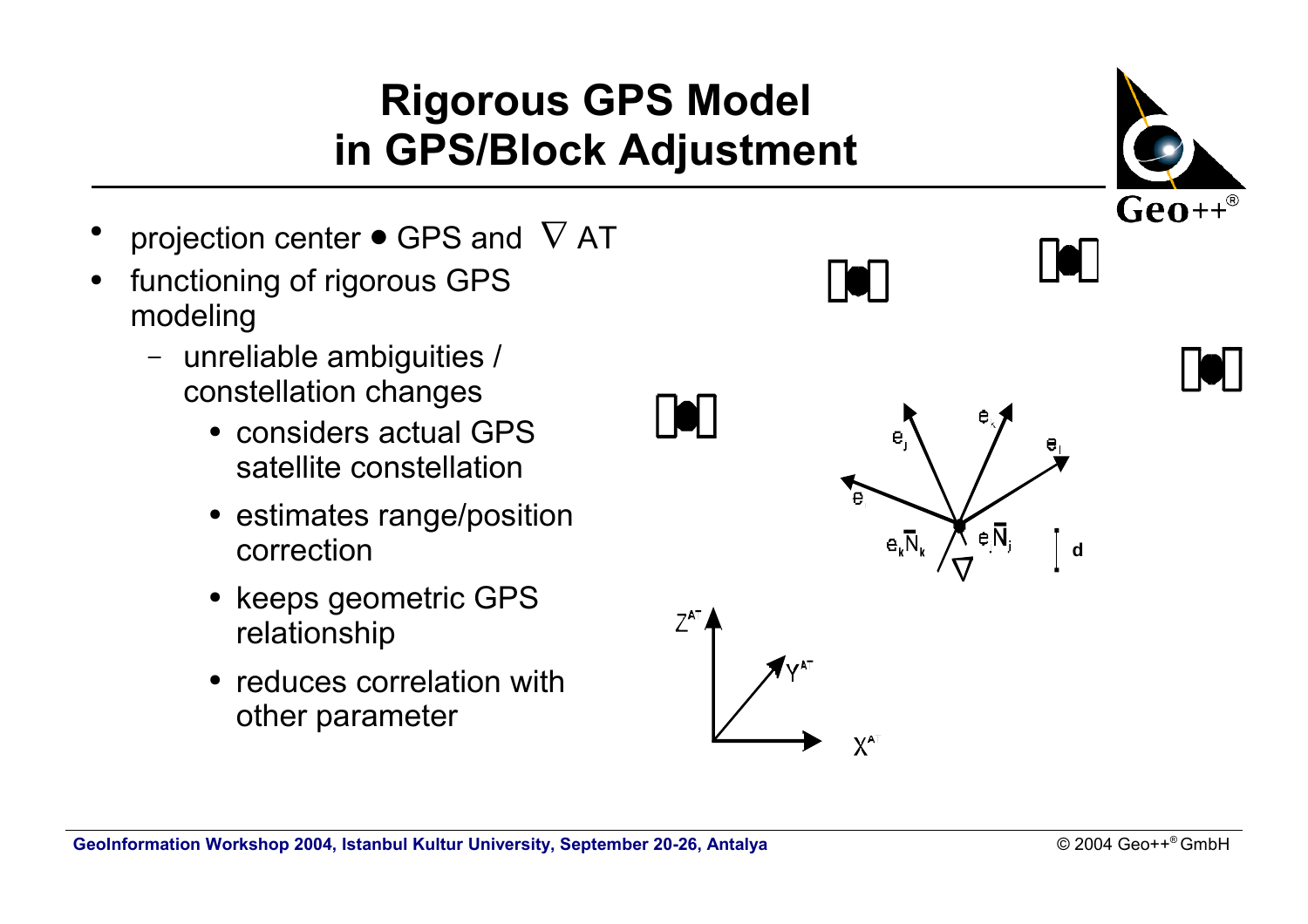

# **Comparison of the Mathematical Models**

• rigorous GPS model

 $X^{AT}_{P}$  $\int_{I}^{I} = X_{A}^{GPS} + dX_{B} + (QA^{T} P)_{i} * \bar{N}_{i} + R_{i}(\phi \omega \kappa) * dX_{A}$ 

• shift and drift approach

$$
X_{P}^{AT} = X_{A}^{GPS} + dX_{D} + \frac{(dSP_{i})}{(MSP_{i})} + R_{i}(\phi \omega \kappa) * dX_{A}
$$
  
coordinates of projection center  

$$
X_{P}^{AT}
$$
 (interpolated) coordinates GPS antenna  

$$
X_{A}^{CPS}
$$
 dataum transformation  

$$
dX_{D}
$$
 GPS design information  

$$
QA^{T}P_{i}
$$
ambiguity/range term  

$$
R_{i}(\phi \omega \kappa)
$$
 vector GPS antenna/projection center  

$$
dX_{A}
$$
shift & drift parameter term  
exposure i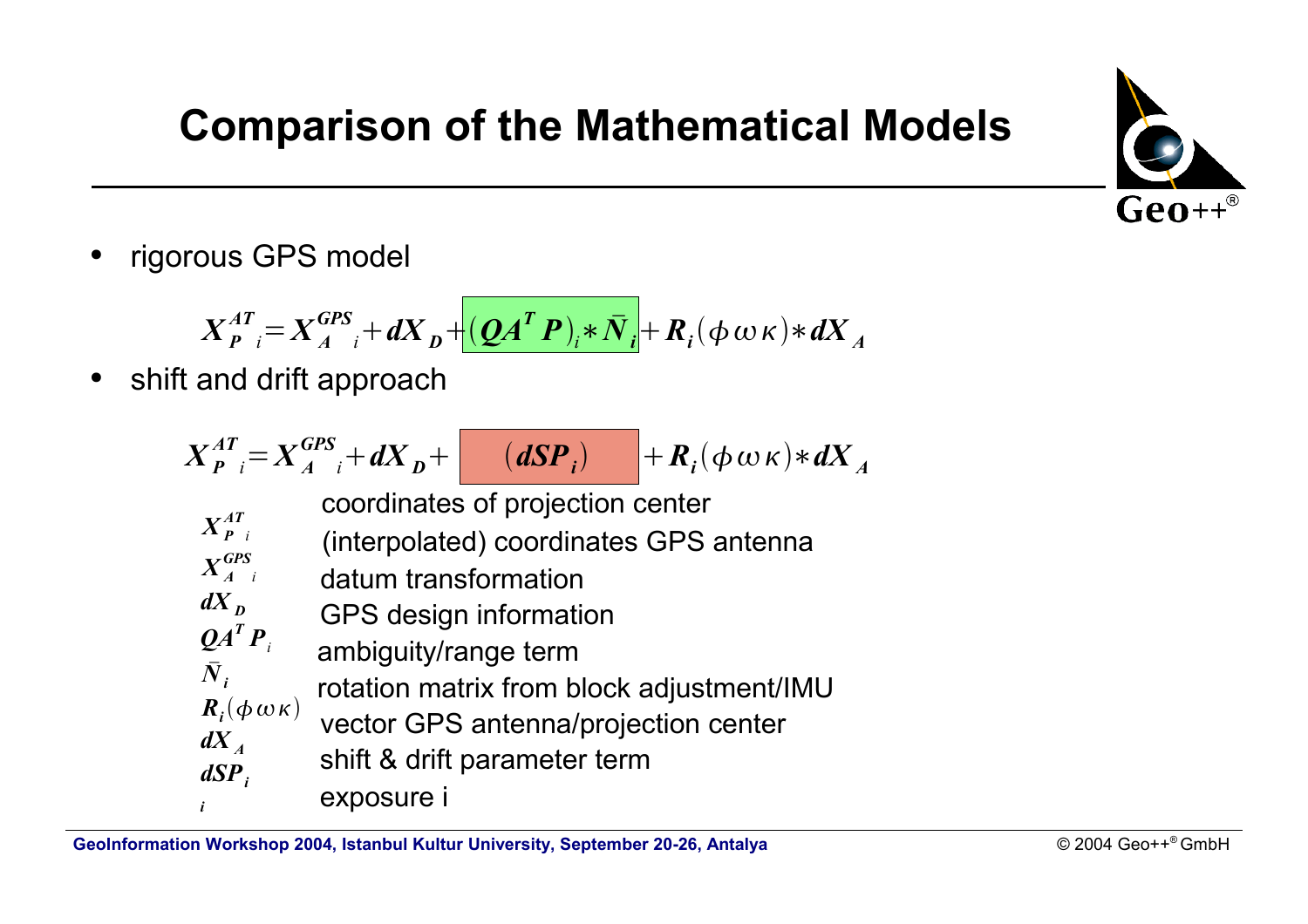### **Interface between GPS and Block Adjustment**



• complete design-information accessible by elevation e and azimuth a of the GPS satellites  $a_k^T =$ *ex e y ez* = −cos *e* cos*α* −cos *e* sin *α* −sin *e* <sup>1</sup> ]  $A_j =$ *a*1  $a<sub>2</sub>$ 

 $\begin{bmatrix} c_z \\ c \end{bmatrix}$ 

[

• book keeping of GPS ambiguities N (wavelength  $\lambda$ )  $c_0 dt$   $\begin{bmatrix} c_1 \\ c_2 \end{bmatrix}$  $a_k$ 

$$
\bar{N}_i = \begin{bmatrix} \bar{N}_1 \\ \bar{N}_2 \\ \cdots \\ \bar{N}_k \end{bmatrix} = \lambda \cdot \begin{bmatrix} N_1 \\ N_2 \\ \cdots \\ N_k \end{bmatrix}
$$
  $N_k = \{ \begin{cases} 0 \text{ reliable fixed} \\ 1 \text{ not reliable fixed} \end{cases}$ 

 $\bullet$  estimation of coordinate correction in combined adjustment

$$
dX_i = (QA^T P_i) * \overline{N}_i
$$

 $\begin{bmatrix} \cdots \\ a \end{bmatrix}$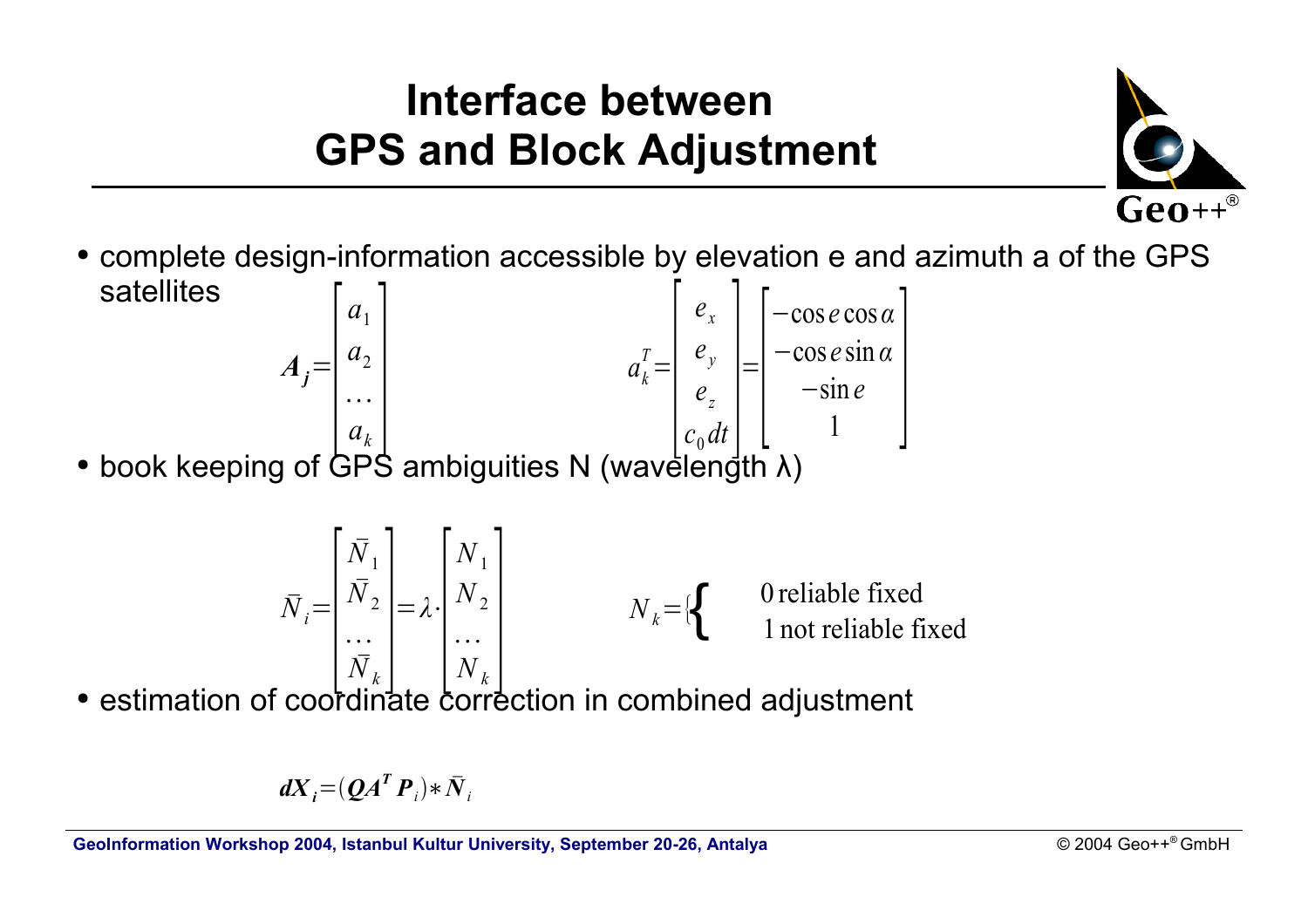

# **Benefits of Rigorous Modeling of GPS**

- correct modeling of all GPS errors
- independent of strips/block
- considers the actual GPS model
- considers time dependent effects and GPS constellation changes
- reduced number of unknowns in combined adjustment
- relative accuracy of GPS coordinates is maintained (for all strips and complete block)
- no crossing strips required
- separation of systematic GPS errors from
	- e.g. datum parameters
	- additional parameters e.g. interior orientation
- reduction of ground control points and side lap possible
- cost reduction feasible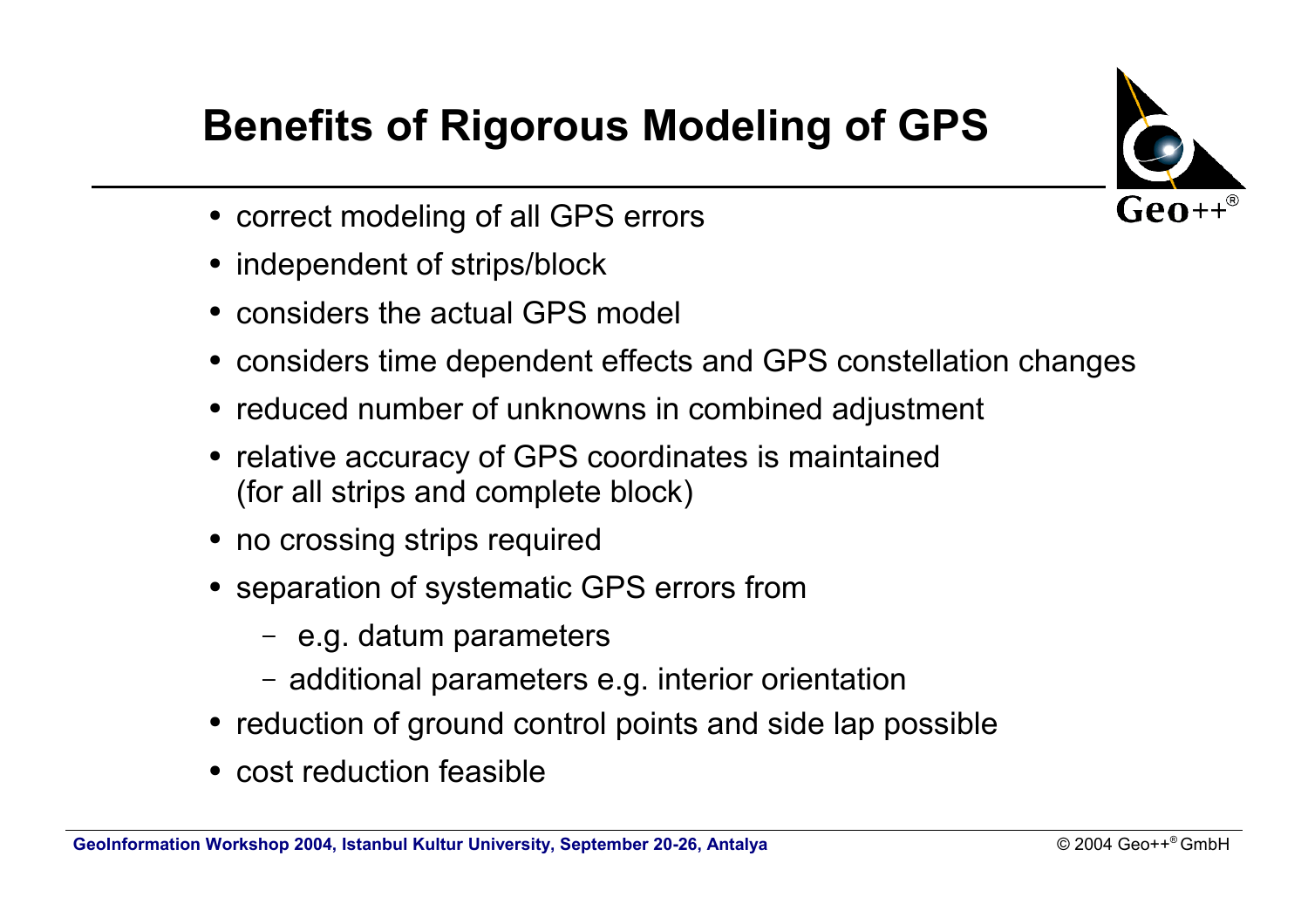# **GEONAP/BINGO**



- GPS processing for **photogrammetric application**
	- simultaneous adjustment of several kinematic rovers and reference station data possible
- **sophisticated feature**: subsequent processing with

GEONAP-K package for GPS data and BINGO\* for combined adjustment

- only operationally applied **rigorous GPS modeling in block adjustment**
- also termed CPAS (Combined Phase Ambiguity Solution)

**BINGO from GIP** Geoinformation & Photogrammetric Engineering D-73430 Aalen www.gip-aalen.de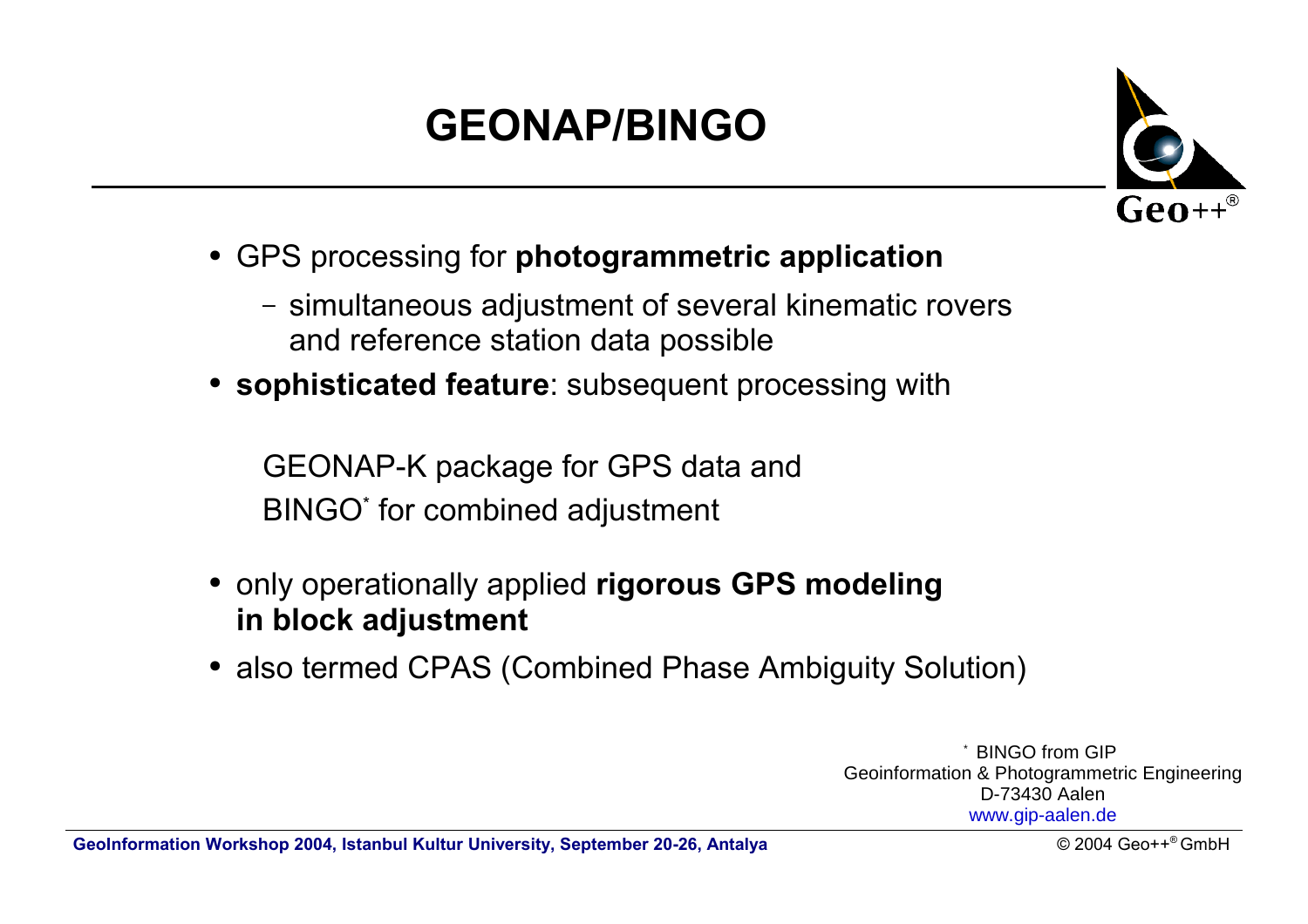# **Data Flow GEONAP/BINGO**



- standardized precise kinematic GPS processing
- provides trajectory of kinematic GPS antenna
- provides design information and ambiguity status for every event
- not necessary to solve all ambiguities
- coordinate transformation/interpolation
- complete information at hand to rigorously model GPS in block adjustment
- influence of "unfixed ambiguities" estimated

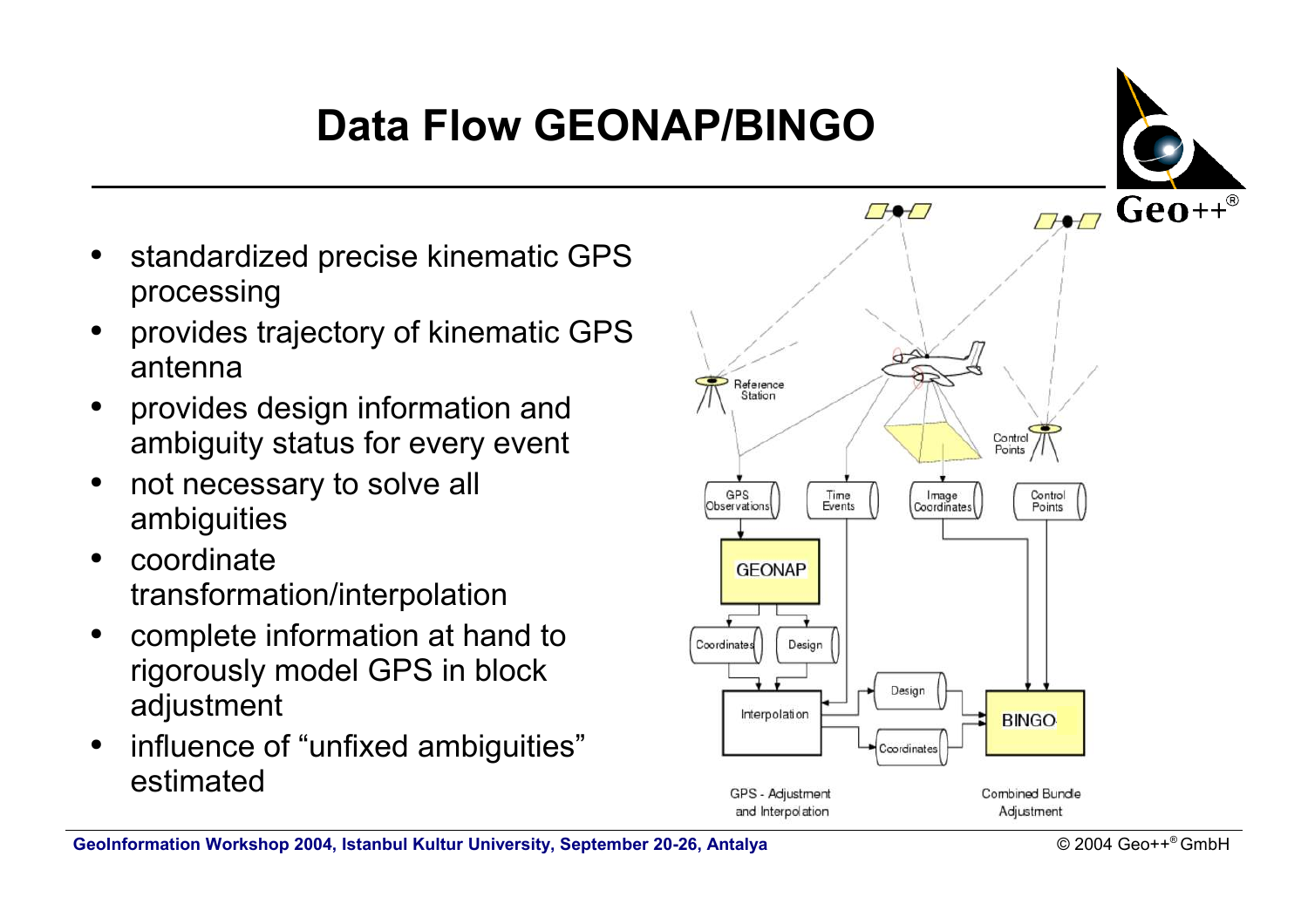



- dataset Fehrbellin, Germany, 1999
- scale 1:3500
- 84 ground control points
	- not very precise (~5 cm)
- GPS with severe signal interruptions
- following analysis using
	- no cross-strips
	- reduced number of ground control points (84 ... 10 ... 4)
	- comparing
		- rigorous approach (CPAS)
		- shift-, shift & drift approach

**GeoInformation Workshop 2004, Istanbul Kultur University, September 20-26, Antalya**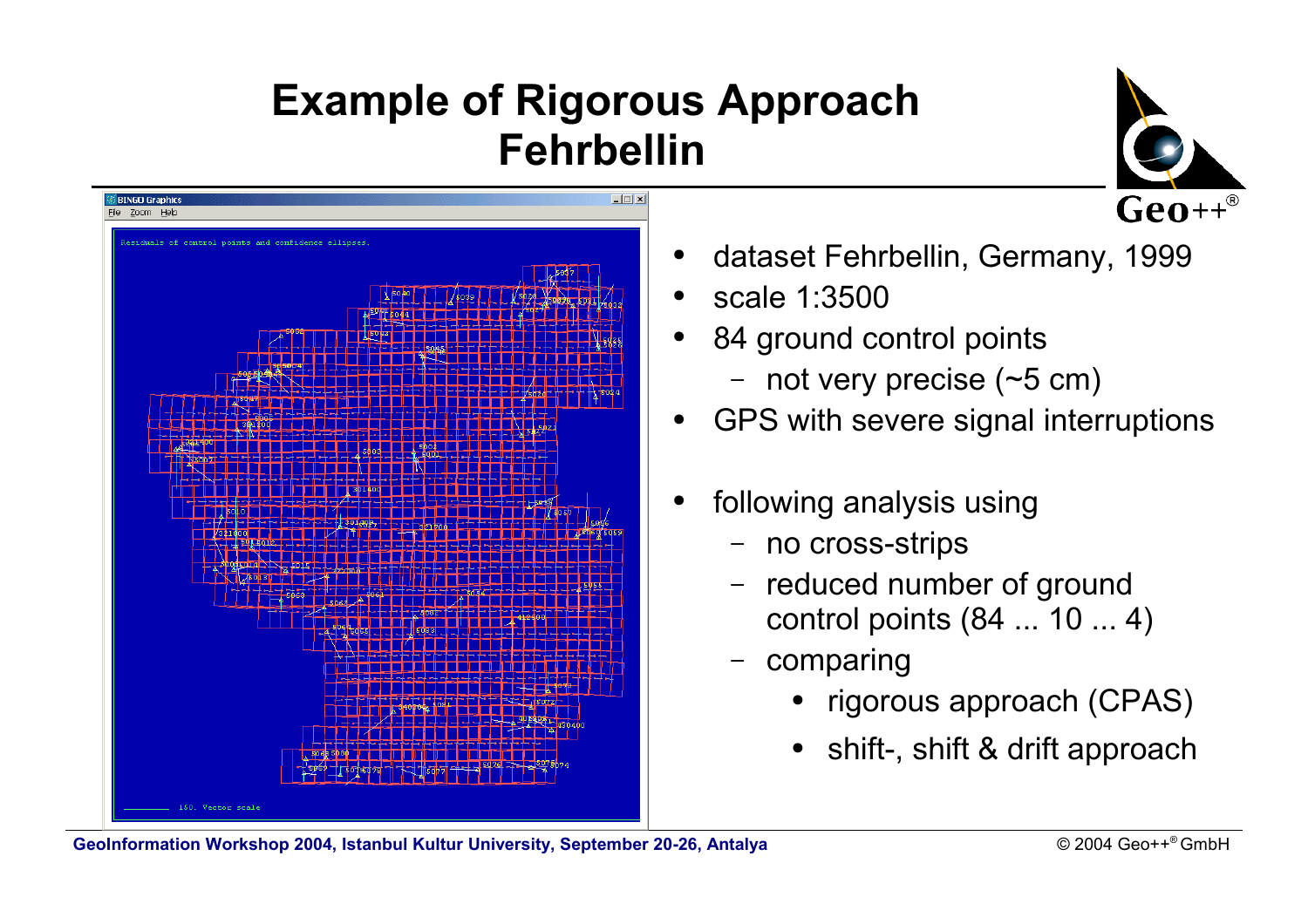

**GeoInformation Workshop 2004, Istanbul Kultur University, September 20-26, Antalya** 

 $@$  2004 Geo++® GmbH

 $\text{Geo}^{++}$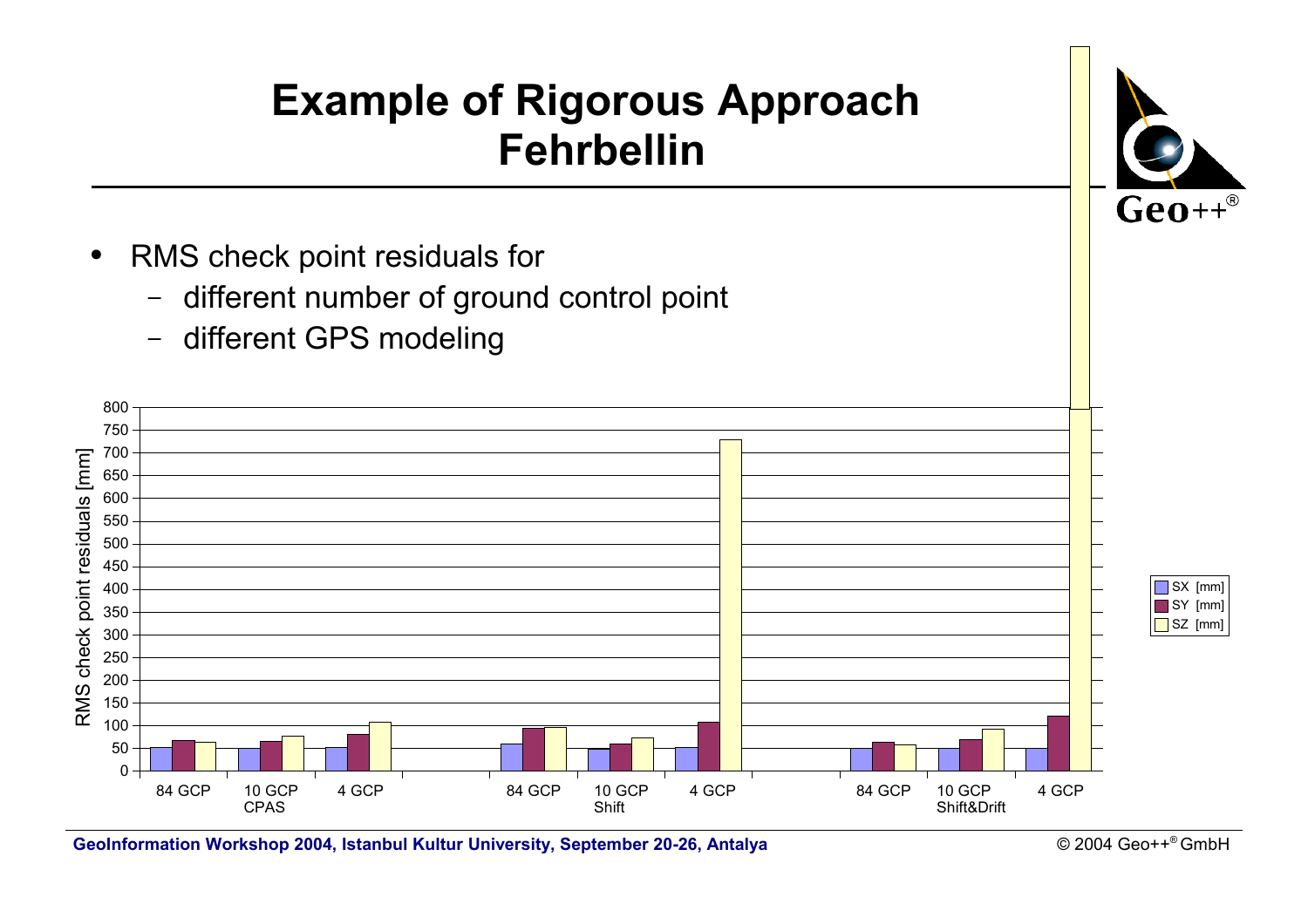

- RMS point precision from combined GPS/block adjustment
	- small differences due to quality of ground control point

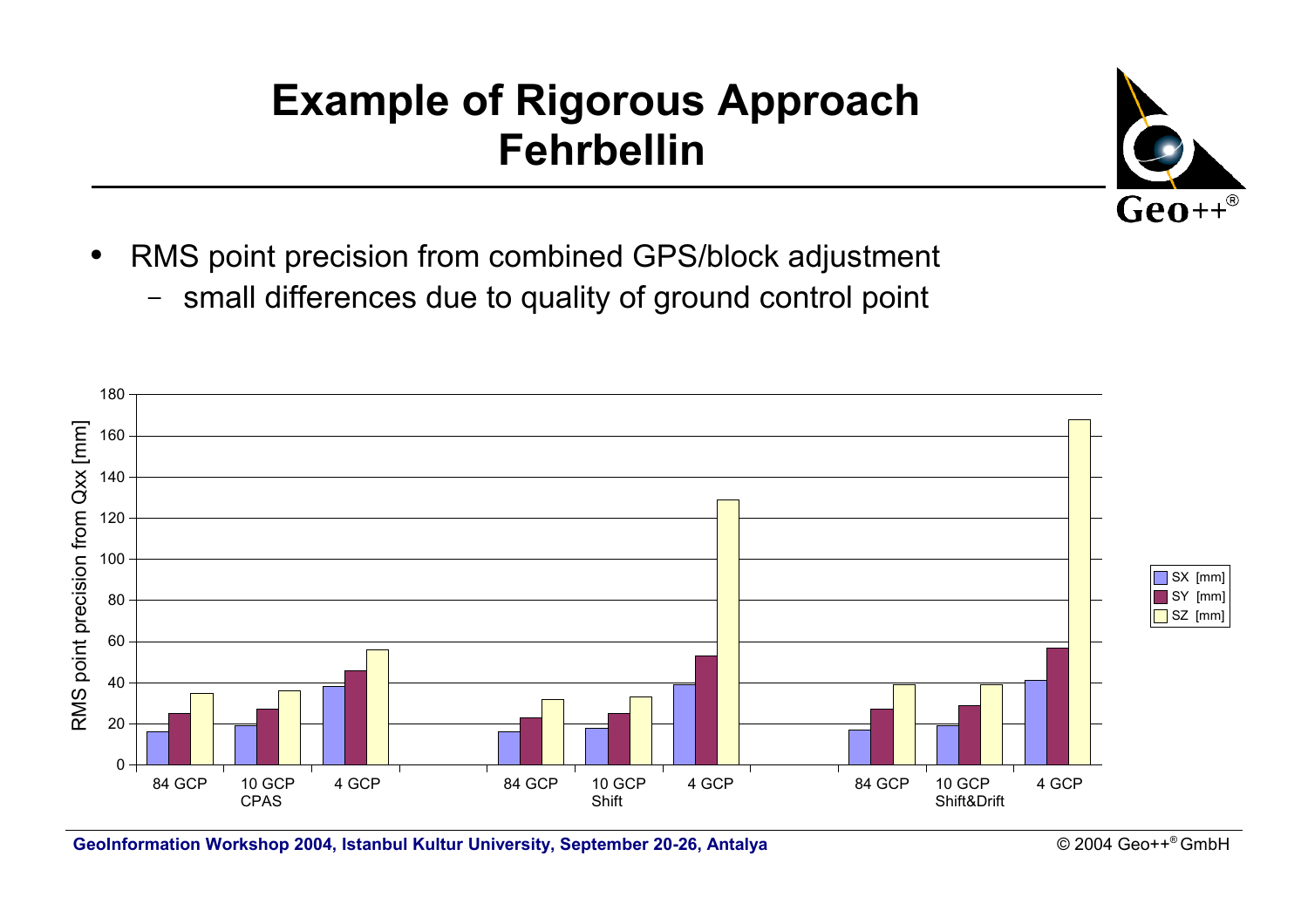

- dataset Fehrbellin
- numerical values as derived from rigorous modeling of GPS in combined GPS block adjustment GEONAP/BINGO

|                                | <b>CPAS</b> |           |           | Shift     |           |           | Shift&Drift |           |           |
|--------------------------------|-------------|-----------|-----------|-----------|-----------|-----------|-------------|-----------|-----------|
| RMS check point residuals [mm] |             |           |           |           |           |           |             |           |           |
|                                | <b>SX</b>   | <b>SY</b> | <b>SZ</b> | <b>SX</b> | <b>SY</b> | <b>SZ</b> | <b>SX</b>   | <b>SY</b> | <b>SZ</b> |
| 84 CGP                         | 52          | 50        | 53        | 60        | 48        | 53        | 50          | 51        | 51        |
| <b>10 CGP</b>                  | 68          | 66        | 82        | 94        | 60        | 109       | 65          | 70        | 122       |
| 4 CGP                          | 64          | 78        | 108       | 96        | 73        | 730       | 59          | 92        | 657       |

| RMS point precision from Qxx [mm] |           |           |           |           |           |           |           |           |           |
|-----------------------------------|-----------|-----------|-----------|-----------|-----------|-----------|-----------|-----------|-----------|
|                                   | <b>SX</b> | <b>SY</b> | <b>SZ</b> | <b>SX</b> | <b>SY</b> | <b>SZ</b> | <b>SX</b> | <b>SY</b> | <b>SZ</b> |
| 84 CGP                            | 16        | 19        | 38        | 16        | 18        | 39        |           | 19        | 41        |
| <b>10 CGP</b>                     | 25        | 27        | 46        | 23        | 25        | 53        | 27        | 29        | 57        |
| 4 CGP                             | 35        | 36        | 56        | 32        | 33        | 129       | 39        | 39        | 168       |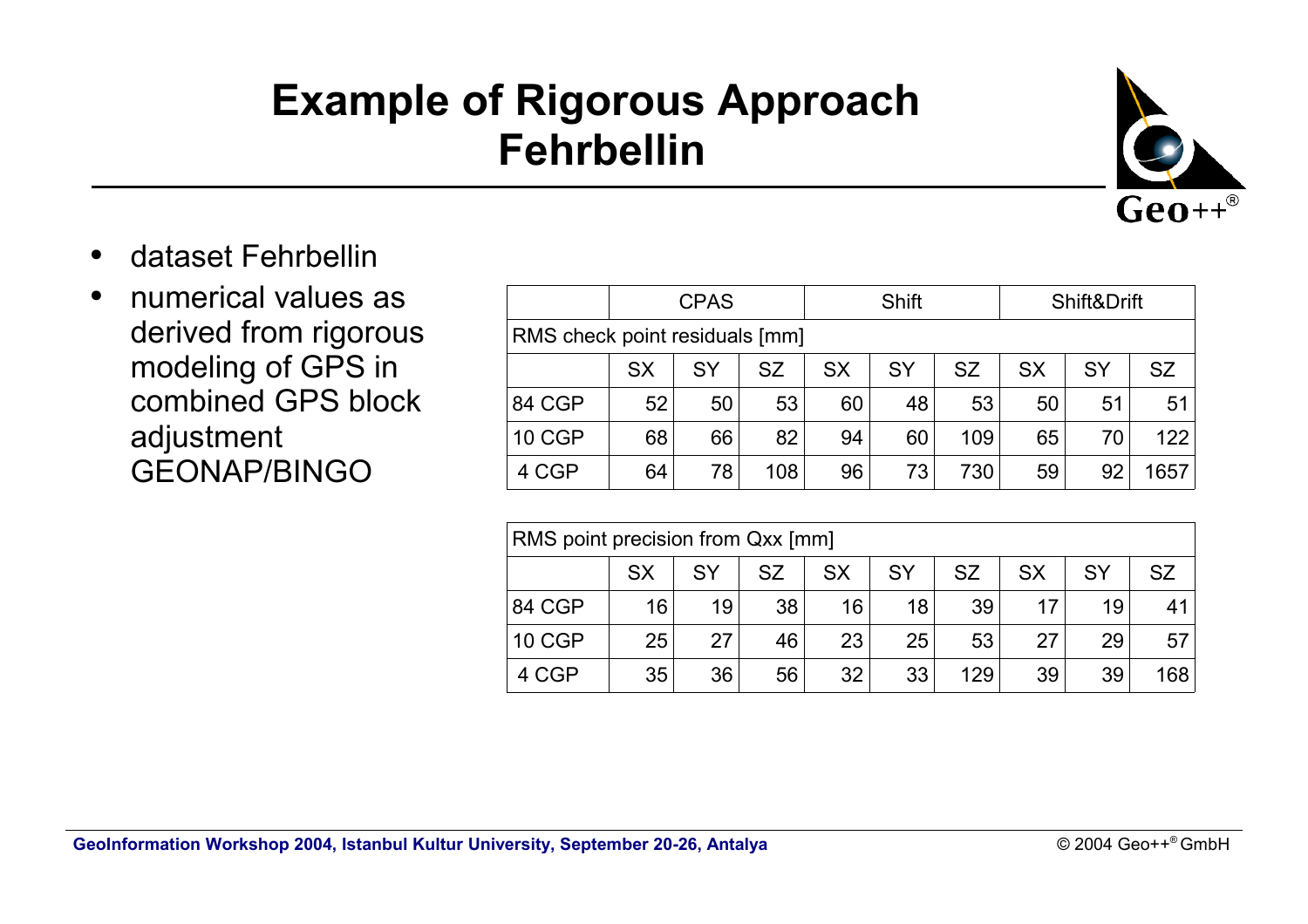# **Summary**



- precise kinematic GPS processing revisited
	- all major error components can be corrected or modeled
	- advantages of multiple reference stations
- rigorous GPS modeling in combined GPS/block adjustment revisited
	- uses the actual GPS satellite geometry
	- advantages and benefits of approach
		- keeps geometric GPS relationship / strengthening of geometry in block adjustment
		- correct functional GPS model / reduced correlation with other parameter
		- operational experiences underline advantages: reduction of ground control points, no cross-strips
- operational procedure with GEONAP-K and BINGO since 1996